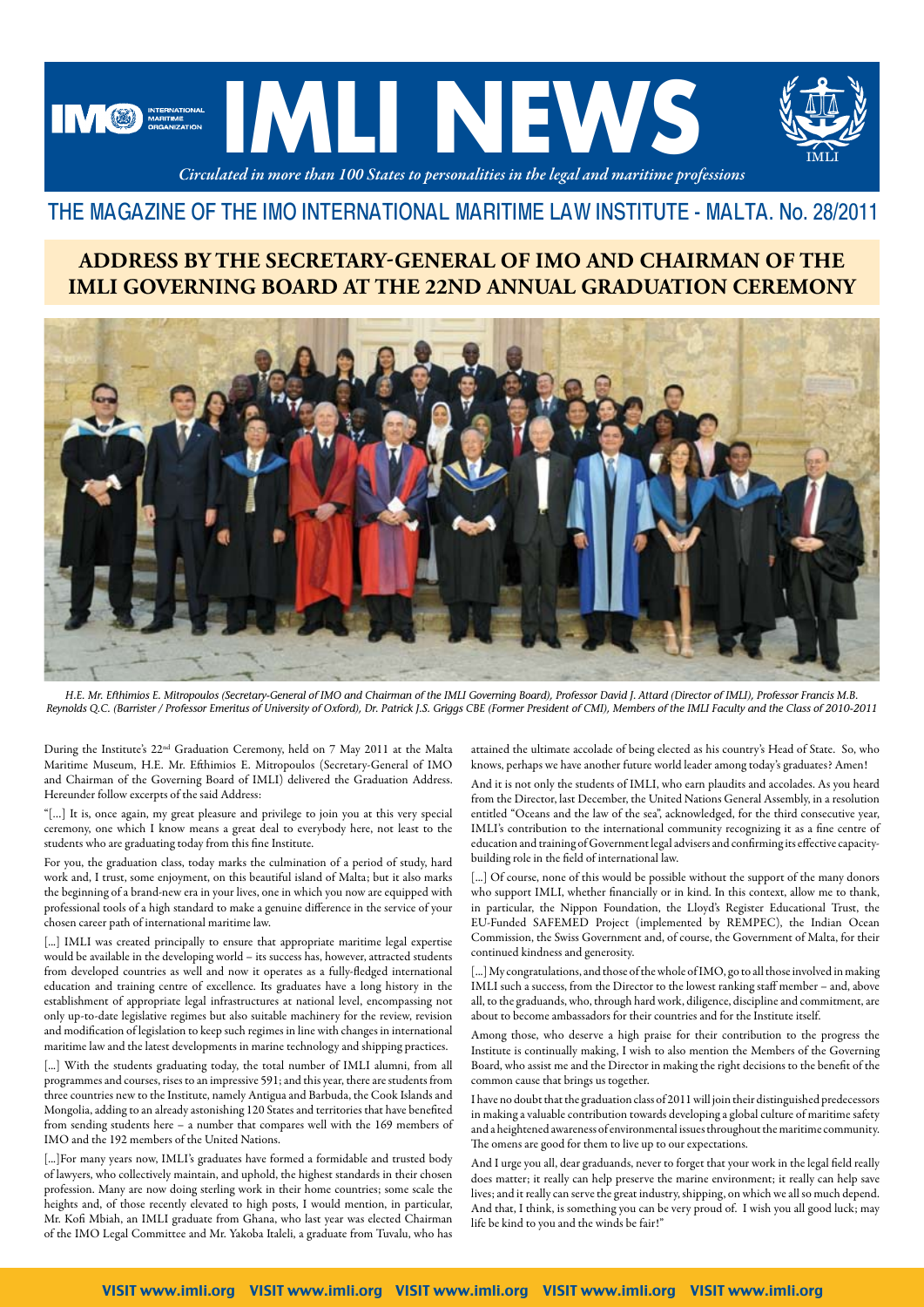### **IMO SECRETARY-GENERAL RECEIVES THE IMLI AWARD FOR MERITORIOUS CONTRIBUTION TOWARDS THE PROGRESSIVE DEVELOPMENT AND CODIFICATION OF INTERNATIONAL MARITIME LAW**



*Professor David J. Attard (Director of IMLI) presenting the Award for Meritorious Contribution towards the Progressive Development and Codification of International Maritime Law to H.E. Mr. Efthimios E. Mitropoulos (Secretary-General of IMO and Chairman of the IMLI Governing Board)*

# **CMI FORMER PRESIDENT RECEIVES THE TITLE OF DOCTOR OF INTERNATIONAL MARITIME LAW**  *HONORIS CAUSA*



*H.E. Mr. Efthimios E. Mitropoulos (Secretary-General of IMO and Chairman of the IMLI Governing Board) presenting the Degree of Doctor of International Maritime Law*  Honoris Causa *to Dr. Patrick J.S. Griggs CBE (Former President of CMI)*

During IMLI's Graduation Ceremony held on 7 May 2011, the Degree of Doctor of International Maritime Law *Honoris Causa* was conferred upon Dr. Patrick J.S. Griggs CBE (Former President of CMI) in recognition of his life-long service to the harmonization, progressive development and codification of international maritime law. IMLI acknowledges that Dr. Griggs has been instrumental in the work of the Institute through his constant contribution to the IMLI Governing Board and the IMLI Academic Committee of which he has been a member for many years. He has also been actively involved in the Institute's academic work by annually delivering lectures on various topics relating to port State control, shipping disasters, liability and compensation conventions adopted by the IMO, and limitation of liability for maritime claims. Dr. Griggs has acted as a supervisor in the Institute's Doctor of Philosophy (Ph.D.) programme, thus contributing to the continued development of the Institute as a centre of academic excellence for the teaching of international maritime law.

Professor Francis M.B. Reynolds Q.C. (Barrister / Professor Emeritus of University of Oxford) who delivered the oration on the occasion noted that "[...] Patrick Griggs has been a great supporter of and a friend to IMLI for many years. [...] The International Maritime Law Institute acknowledges with admiration the regular and valuable help which it has received over many years from someone who was and remains, as his firm Ince & Co said on his retirement, a "leading [to which I add the words "and distinguished"] player" in the world of international maritime law and commerce; and it is immensely grateful for the friendship and support which, personally and through the CMI, Patrick Griggs has given to its work."

On 7 May 2011, IMLI conferred the Award for Meritorious Contribution towards the Progressive Development and Codification of International Maritime Law upon H.E. Mr. Efthimios E. Mitropoulos (Secretary-General of IMO and Chairman of the Governing Board of IMLI). The Award was bestowed on Mr. Mitropoulos in recognition of his significant contribution to the international maritime community during his tenure as Secretary-General of IMO and his endless efforts, in his capacity as the Chairman of the IMLI Governing Board, to ensure that the Institute rises to the fore in the capacitybuilding process that complements the work of IMO.

In conferring the Award, IMLI acknowledges that Mr. Mitropoulos has been an inspiring, dedicated and outstanding beacon of light to the international maritime community during his tenure as Secretary-General of IMO. The Organization has under his stewardship traversed historic milestones, in the process codifying a plethora of international maritime rules into landmark conventions, recommendations and guidelines concerning the whole realm of international maritime law. He has thus, contributed directly and in a meaningful manner towards the progressive development and codification of international maritime law.

In his acceptance speech, Mr. Mitropoulos said that "[...] It gives me great pleasure to accept this prestigious Award, which I do with a mixture of pride and humility on behalf of all whose hard work and dedication have enabled me to do my job as both the IMO Secretary-General and Chairman of the IMLI Governing Board, to the benefit of the objectives the Organization and Institute respectively strive to achieve. [...] What we have achieved so far has been very much the result of a team effort, and that will remain the case as my successors build on, and extend, that which is currently in place. Thank you – this means a great deal."

## **IMO DIRECTOR OF TECHNICAL CO-OPERATION DIVISION DELIVERS THE INAUGURAL LECTURE AT IMLI**

Mr. Jianxin Zhu (Director of the IMO Technical Co-operation Division) delivered the official inaugural lecture of IMLI's 23rd annual LL.M. programme on 26 September 2011. In his lecture, entitled 'Challenges Faced by IMO in the Development and Delivery of Integrated Technical Co-operation Programme (ITCP)', Mr. Zhu analyzed in depth the rationale for



*Mr. Jianxin Zhu (Director of the IMO Technical Cooperation Division) and Professor David J. Attard (Director of IMLI) with the Class of 2011 – 2012*

technical co-operation considering that many countries are in different stages of development and, due to various reasons, they may be unable to fully implement IMO instruments. The mandate of the Integrated Technical Co-operation Programme, is to assist such countries in the implementation process, thereby ensuring a uniform and effective implementation of the numerous instruments adopted by the Organization.

When asked about his views on IMLI and its work, Mr. Zhu noted that he was very happy to have been invited to address the students of the Class of 2011 – 2012 and talk to them about IMO and, in particular, the role of the Organization in capacity building. In his opinion, it is unique that IMO has set up the Institute that, to date, has trained nearly 600 lawyers from 123 States. In his opinion, IMLI graduates are a valuable asset to IMO especially in the role they are playing in the capacity-building process. He hopes that his visit to the Institute opens a new chapter between the IMO and IMLI in the area of capacity building for developing countries.

FOR INFORMATION ON ADMISSIONS, PLEASE CONTACT

*Mr. Ruben Maceda, Lecturer, Admissions Officer IMLI, P.O. Box 31, Msida MSD 1000, Malta Tel: (+356) 21 310 816 or (+356) 21 319 343; Fax: (+356) 21 343 092 E-mail: admissions@imli.org*

#### IMLI NEWS

*Published by the IMO International Maritime Law Institute ~ Editor: Ms. Elda Belja All correspondence should be addressed to: IMLI, P.O. Box 31, Msida MSD 1000, Malta Tel: (+356) 21 310 816 or (+356) 21 319 343; Fax: (+356) 21 343 092 E-mail: publications@imli.org*

*The IMO International Maritime Law Institute was established under the auspices of the* 

*International Maritime Organization, a specialised agency of the United Nations.*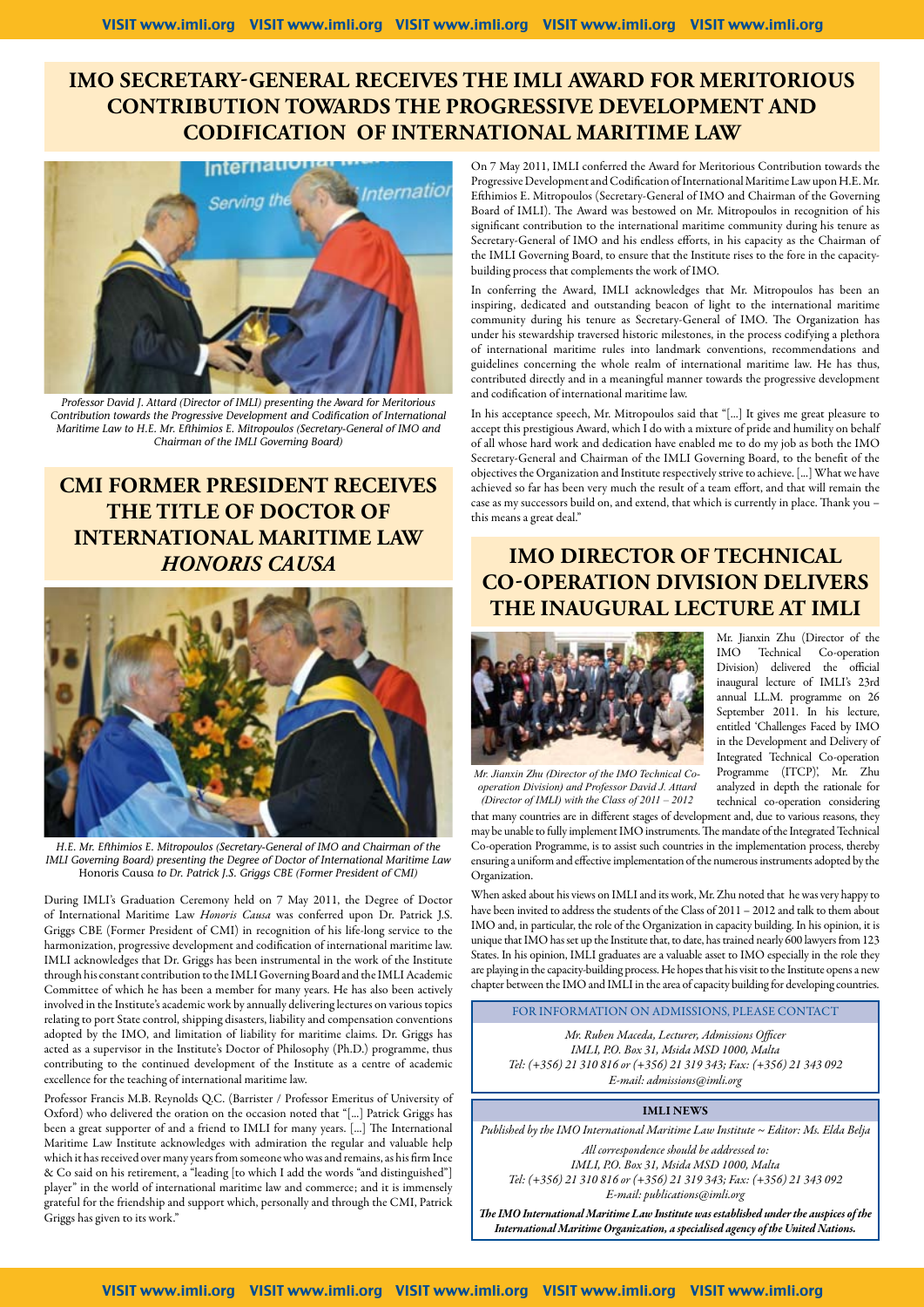### **Donors 2011 – 2012**

### **International Maritime Organization**

The IMO continues to support IMLI's funding requirements by annually providing scholarships which are intended for deserving government-nominated candidates who wish to pursue post-graduate studies in international maritime law at the Institute. This academic year the IMO provided eight full scholarships which were awarded to: Mr. Nicolas Joaquin Vasquez Schaer (Bolivia), Ms. Nabeela Naeema Wahab (Ghana), Ms. Tanya K. Lambert (Grenada), Ms. Rike Wijayanti Octaviana (Indonesia), Mr. Duane Andrew Roy Allen ( Jamaica), Ms. Nancy Gatwiri Kairaria (Kenya), Ms. Martha Amelia Sesay (Sierra Leone) and Mr. Ryan Mitchell Sam Lin Fung A Loi (Suriname).

At the end of every academic year, the IMO Secretary-General's Prize is awarded to the student who writes the best dissertation. The 2011 IMO Secretary-General's Prize for Best Dissertation was awarded to Ms*.* Nikita Scicluna (Malta).



*(From left to right) Mr. Duane Allen (Jamaica), Ms. Nancy Kairaria (Kenya), Ms. Nabeela Wahab (Ghana), Ms. Tanya Lambert (Grenada), Mr. Joaquin Vasquez (Bolivia), Ms. Rike Octaviana (Indonesia), Ms. Martha Sesay (Sierra Leone) and Mr. Ryan Fung A Loi (Suriname), the IMO Scholars for the academic year 2011-2012*

#### **SAFEMED**

The "Euro-med Cooperation on Maritime Safety and Prevention of Pollution from Ships – SAFEMED" (SAFEMED) is an EU-funded project which is being implemented by REMPEC. The SAFEMED project seeks to mitigate the imbalance in the application of maritime legislation in the region among Mediterranean partners who are not members of the European Union (EU) and those who are. The beneficiary countries under the SAFEMED project were Algeria, Egypt, Israel, Jordan, Lebanon, Morocco, the Palestinian Authority, Syria, Tunisia and Turkey. Lawyers from five of these countries benefited from the ten scholarships provided by the project.

Under the follow up project "SAFEMED II" which commenced in 2009, in addition to five scholarships to be granted during the three year implementation period, Albania, Bosnia and Herzegovina, Croatia and Montenegro were also granted the status of beneficiary countries. For the academic year 2011-2012, Ms. Klara Qerraxhia (Albania), Mr. Lakhdar Chouchane (Algeria) and Mr. Atilla Piralioglu (Turkey) were selected as scholars under the project.

At the end of every academic year, the REMPEC Marine Environment Law Prize is awarded to the student who has the best overall performance in marine environmental law. The 2011 REMPEC Marine Environment Law Prize was awarded to Ms. Paula Tefana Manarangi (the Cook Islands).



*(From left to right) Mr. Lakhdar Chouchane (Algeria), Ms. Klara Qerraxhia (Albania) and Mr. Atilla Piralioglu (Turkey), the SAFEMED Scholars for the academic year 2011-2012*

### **THE NIPPON FOUNDATION**

The Nippon Foundation, through its joint project with IMLI, known as the "Human Resources Development Project for the Advancement of a More Effective Legal Order for the Oceans", continues to support deserving government-nominated scholars. For the academic year 2011-2012 the following ten students were selected as scholars under the Project: Mr. Walter Jacinto Antonio (Angola), Mr. Nelson Ricardo Gonzalez Corredor (Colombia), Ms. Li Zhen (China), Ms. Estefania Alejandra Proaño Jalil (Ecuador), Ms. Victorina Hesti Dewayani (Indonesia), Mr. Muhammad Taufan (Indonesia), Ms. Gaukhar Nurmakhanova (Kazakhstan), Mr. Nya S. Gbaintor (Liberia), Mr. Mohamed Iyas (Maldives) and Mr. Ronald Dadivas Pancipane (the Philippines).

At the end of every academic year, the Sasakawa Prize for the Best Performing Nippon Foundation Scholar is awarded to the Nippon Foundation Scholar who has the best overall performance in the LL.M. programme. The 2011 Sasakawa Prize for the Best Performing Nippon Foundation Scholar was awarded to Mr. Stephen Ousa Okello (Kenya).



*(From left to right) Mr. Ronald Pancipane (the Philippines), Mr. Mohamed Iyas (Maldives), Mr. Walter Antonio (Angola), Ms. Gaukhar Nurmakhanova (Kazakhstan), Ms. Estefania Proaño (Ecuador), Ms. Hesti Dewayani (Indonesia), Ms. Li Zhen (China), Mr. Ricardo Gonzalez (Colombia), Mr. Muhammad Taufan (Indonesia) and Mr. Nya Gbaintor (Liberia), the Nippon Foundation Scholars for the academic year 2011-2012*

#### **THE LLOYD'S REGISTER EDUCATIONAL TRUST**

The Lloyd's Register Educational Trust (the LRET) continues to support training at IMLI. The LRET was established in 2004 by the Lloyd's Register Group to fund advances in transportation, science, engineering and technology education, training and research worldwide for the benefit of all. The LRET supports the work of IMLI by providing annually scholarships which are intended for deserving government-nominated candidates who wish to pursue post-graduate studies in international maritime law at IMLI. This academic year the following students have been selected as the LRET scholars: Mrs. Alexandra Deirdre Maycock (the Bahamas), Ms. Ramat Jaraie Angelica Jalloh (Sierra Leone) and Mr. Adnan Haj Omar (Syria).



*(From left to right) Ms. Ramat Jalloh (Sierra Leone), Mr. Adnan Haj Omar (Syria) and Mrs. Deirdre Maycock (the Bahamas), the Lloyd's Register Educational Trust Scholars for the academic year 2011-2012*

## **IMLI STUDENTS ACADEMIC YEAR 2011-2012 ADVANCED DIPLOMA PROGRAMME**







*(MALTA)*



*Akanksha Choubey (INDIA)*

*Michael Dutra (ITALY)*

*(PORTUGAL)*